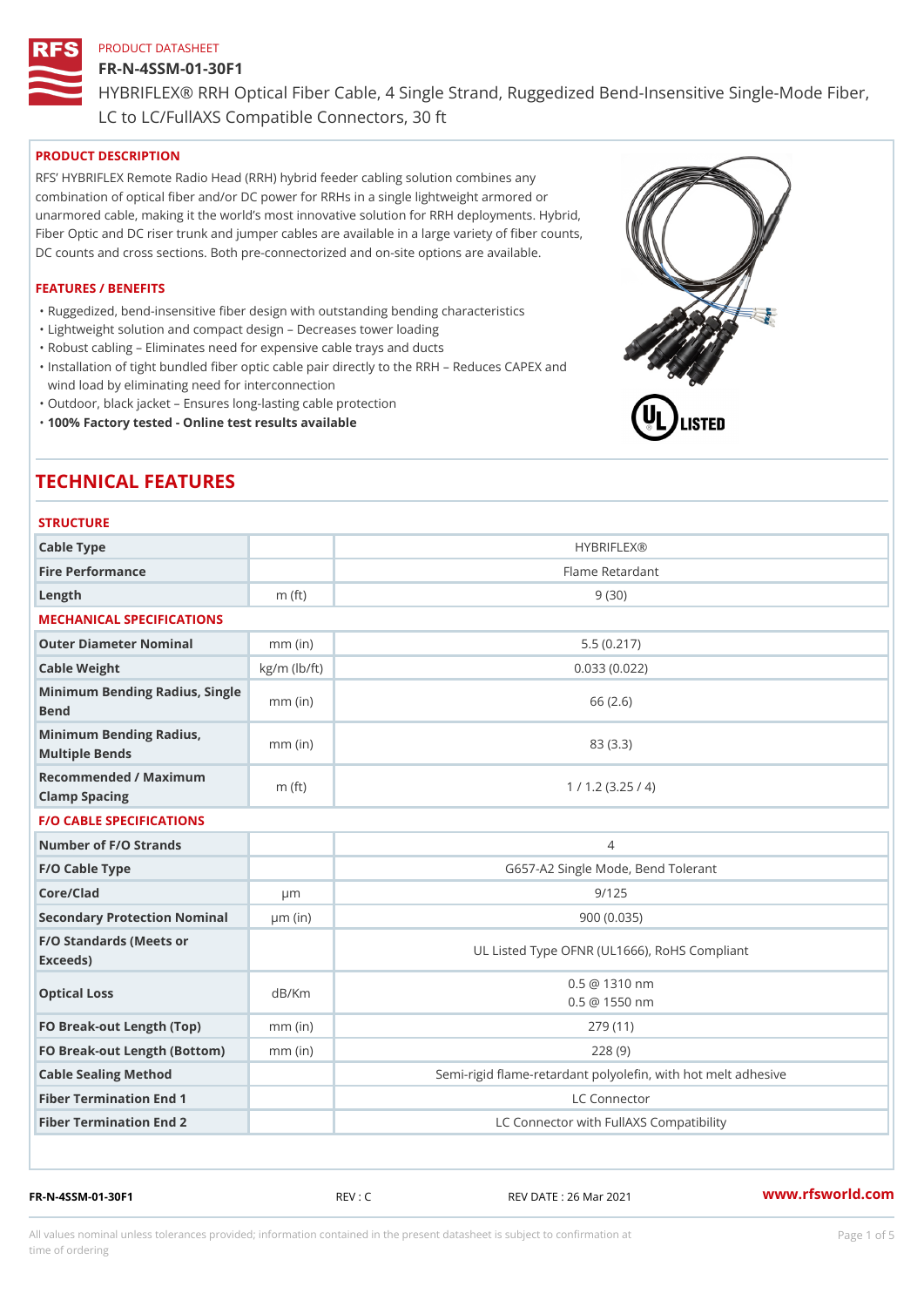# FR-N-4SSM-01-30F1

HYBRIFLEX® RRH Optical Fiber Cable, 4 Single Strand, Ruggedized Be LC to LC/FullAXS Compatible Connectors, 30 ft

| CABLE JACKET                                    |                             |                                             |
|-------------------------------------------------|-----------------------------|---------------------------------------------|
| UV-Protection Individual and<br>External Jacket |                             | Yes                                         |
| Jacket Material                                 |                             | Flame Retardant, Indoor/Outdoor, PVC, Black |
| TESTING AND ENVIRONMENTAL                       |                             |                                             |
| Storage Temperature                             | $^{\circ}$ C ( $^{\circ}$ F | $-40$ to $70$ ( $-40$ to $158$ )            |
| Operation Temperature                           | $^{\circ}$ C ( $^{\circ}$ F | $-40$ to 65 ( $-40$ to 149)                 |
| Installation Temperature                        | $^{\circ}$ C ( $^{\circ}$ F | $-20$ to 65 ( $-4$ to 149)                  |
| Jacket Specifications                           |                             | UL 1666                                     |

### EXTERNAL DOCUMENT LINKS

NOTES

Installation Guidelwinessad QuickShip 2.0 Program [Informa](http://www.rfsworld.com/images/hybriflex/quickship_program_2.pdf)tion: On-line Factory Te[s](https://www.rfsworld.com/pictures/userfiles/programs/AAST Latest Version.zip)teResults:

FR-N-4SSM-01-30F1 REV : C REV DATE : 26 Mar 2021 [www.](https://www.rfsworld.com)rfsworld.com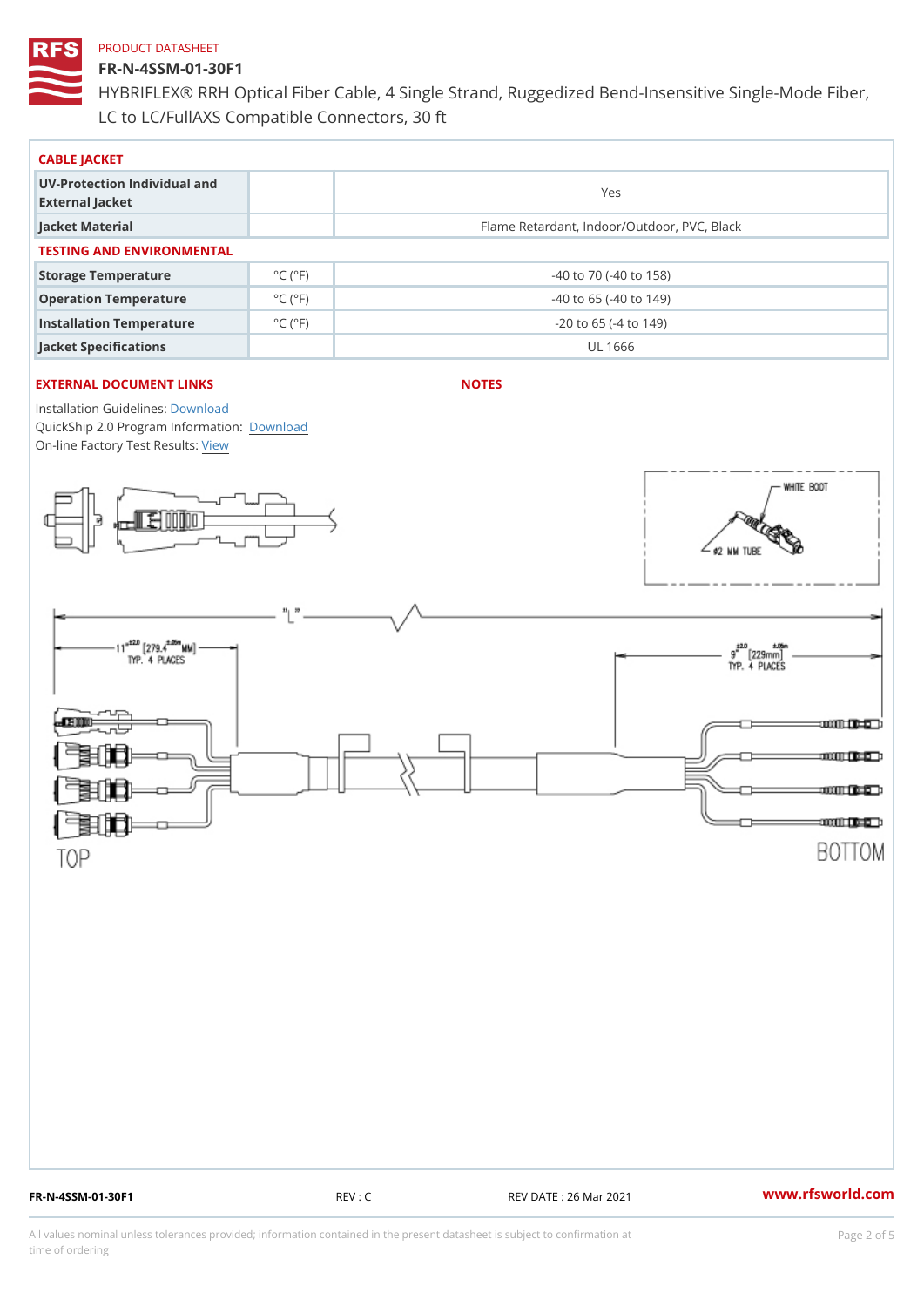#### FR-N-4SSM-01-30F1

 FR-N-1SM-01-70F1 FR-N-1SM-01-80F1 FR-N-1SM-01-90F1 FR-N-1SM-01-100F1

HYBRIFLEX® RRH Optical Fiber Cable, 4 Single Strand, Ruggedized Be LC to LC/FullAXS Compatible Connectors, 30 ft

> FR-N-2SM-01-70F1 FR-N-2SM-01-80F1 FR-N-2SM-01-90F1 FR-N-2SM-01-100F1

|               |                                |               | ADDITIONAL ASSEMBLIES - 1 PAIR SM FIBERDDITIONAL ASSEMBLIES - 2 PAIR SM FIBER |  |
|---------------|--------------------------------|---------------|-------------------------------------------------------------------------------|--|
| $L$ ength, ft | Model Number                   | $L$ ength, ft | Model Number                                                                  |  |
| 10            | $FR - N - 1$ S M - 01 - 10 F 1 | 10            | $FR - N - 2 SM - 01 - 10F1$                                                   |  |
| 20            | FR-N-1SM-01-20F1               | 20            | $FR - N - 2 SM - 01 - 20 F1$                                                  |  |
| 30            | $FR - N - 1$ S M - 01 - 30 F 1 | 30            | FR-N-2SM-01-30F1                                                              |  |
| 40            | $FR - N - 1 SM - 01 - 40 F1$   | 40            | $FR - N - 2 SM - 01 - 40 F1$                                                  |  |
| 50            | $FR - N - 1 SM - 01 - 50 F1$   | 50            | $FR - N - 2 SM - 01 - 50 F1$                                                  |  |
| 60            | $FR - N - 1$ S M - 01 - 60 F 1 | 60            | FR-N-2SM-01-60F1                                                              |  |
|               |                                |               |                                                                               |  |

FR-N-4SSM-01-30F1 REV : C REV DATE : 26 Mar 2021 [www.](https://www.rfsworld.com)rfsworld.com

All values nominal unless tolerances provided; information contained in the present datasheet is subject to Pcapgeling that i time of ordering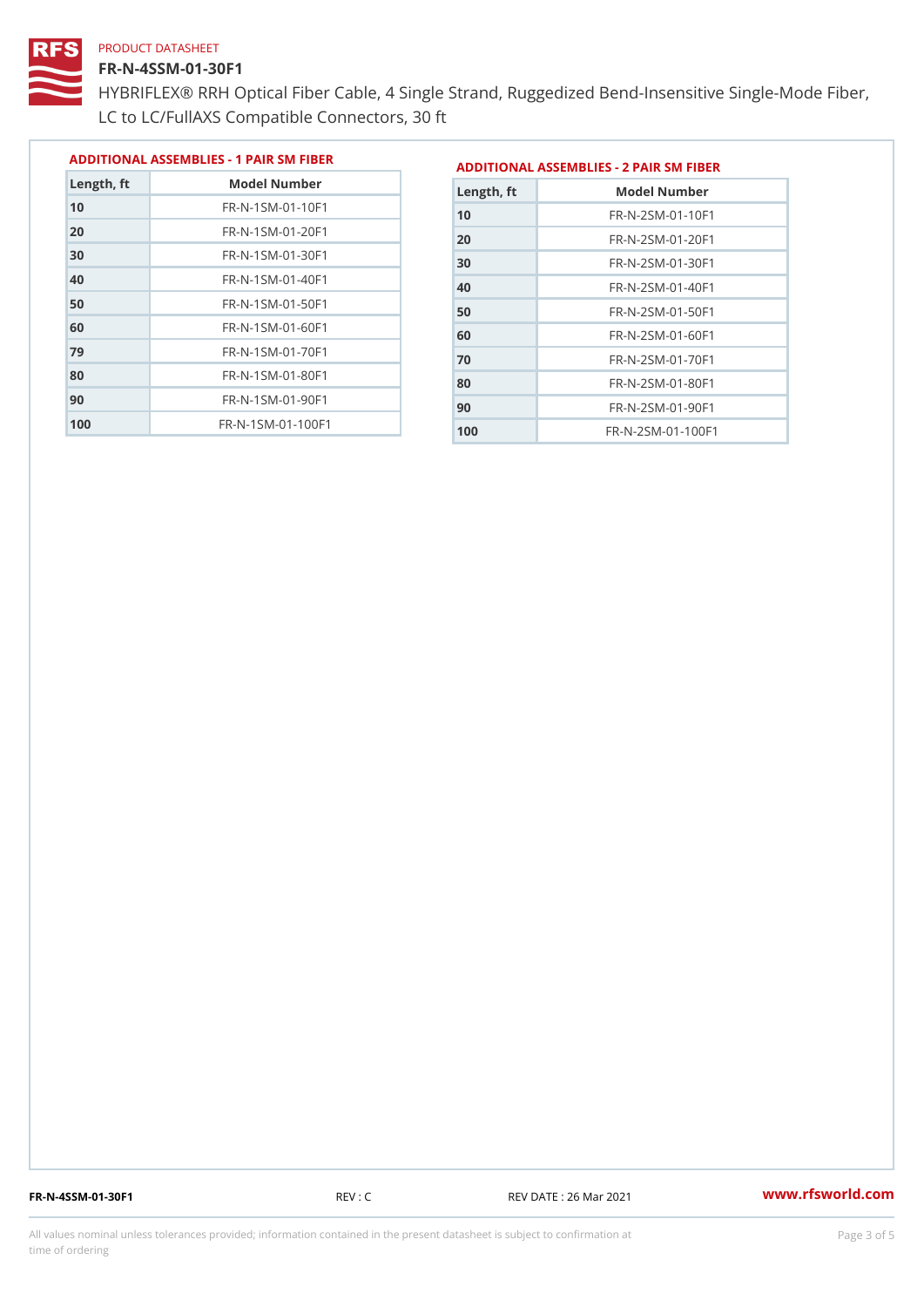#### FR-N-4SSM-01-30F1

HYBRIFLEX® RRH Optical Fiber Cable, 4 Single Strand, Ruggedized Be LC to LC/FullAXS Compatible Connectors, 30 ft

ADDITIONAL ASSEMBLIES - 3 PAIR SM FIBERED DITIONAL ASSEMBLIES - 4 PAIR SM FIBER

| Length, ft | Model Number                  |
|------------|-------------------------------|
| 10         | FR-N-3SM-01-10F1              |
| 20         | FR-N-3SM-01-20F1              |
| 30         | FR-N-3SM-01-30F1              |
| 40         | FR-N-3SM-01-40F1              |
| 50         | FR-N-3SM-01-50F1              |
| 60         | $FR - N - 3 S M - 01 - 60 F1$ |
| 79         | FR-N-3SM-01-70F1              |
| 80         | $FR - N - 3 S M - 01 - 80 F1$ |
| 90         | $FR - N - 3 S M - 01 - 90 F1$ |
| 100        | FR-N-3SM-01-100F1             |

| Length, ft | Model Number                   |
|------------|--------------------------------|
| 10         | FR-N-4SM-01-10F1               |
| 20         | $FR - N - 4 SM - 01 - 20 F1$   |
| 30         | $FR - N - 4 S M - 01 - 30 F1$  |
| 40         | $FR - N - 4 SM - 01 - 40 F1$   |
| 50         | FR-N-4SM-01-50F1               |
| 60         | $FR - N - 4 SM - 01 - 60 F1$   |
| 70         | FR-N-4SM-01-70F1               |
| 80         | $FR - N - 4 S M - 01 - 80 F1$  |
| 90         | FR-N-4SM-01-90F1               |
| 100        | $FR - N - 4 S M - 01 - 100 F1$ |

#### ADDITIONAL ASSEMBLIES - 1 STRAND SM FABSDRTIONAL ASSEMBLIES - 2 STRAND SM FIBER

| 10<br>FR-N-1SSM-01-10F1<br>10<br>20<br>20<br>$FR - N - 1$ S S M - 01 - 20 F 1<br>30<br>FR-N-1SSM-01-30F1<br>30<br>40<br>$FR - N - 1$ S S M - 01 - 40 F 1<br>40<br>50<br>50<br>FR-N-1SSM-01-50F1<br>60<br>$FR - N - 1$ S S M - 01 - 60 F 1<br>60<br>70<br>70<br>FR-N-1SSM-01-70F1<br>80<br>FR-N-1SSM-01-80F1<br>80<br>90<br>FR-N-1SSM-01-90F1<br>90<br>100<br>$FR - N - 1$ S S M - 01 - 100 F 1<br>100 | Length, ft | Model Number | Length, ft | Model Number                      |
|-------------------------------------------------------------------------------------------------------------------------------------------------------------------------------------------------------------------------------------------------------------------------------------------------------------------------------------------------------------------------------------------------------|------------|--------------|------------|-----------------------------------|
|                                                                                                                                                                                                                                                                                                                                                                                                       |            |              |            | FR-N-2SSM-01-10F1                 |
|                                                                                                                                                                                                                                                                                                                                                                                                       |            |              |            | FR-N-2SSM-01-20F1                 |
|                                                                                                                                                                                                                                                                                                                                                                                                       |            |              |            | FR-N-2SSM-01-30F1                 |
|                                                                                                                                                                                                                                                                                                                                                                                                       |            |              |            | FR-N-2SSM-01-40F1                 |
|                                                                                                                                                                                                                                                                                                                                                                                                       |            |              |            | FR-N-2SSM-01-50F1                 |
|                                                                                                                                                                                                                                                                                                                                                                                                       |            |              |            | $FR - N - 2$ S S M - 01 - 60 F 1  |
|                                                                                                                                                                                                                                                                                                                                                                                                       |            |              |            | $FR - N - 2$ S S M - 01 - 70 F 1  |
|                                                                                                                                                                                                                                                                                                                                                                                                       |            |              |            | FR-N-2SSM-01-80F1                 |
|                                                                                                                                                                                                                                                                                                                                                                                                       |            |              |            | FR-N-2SSM-01-90F1                 |
|                                                                                                                                                                                                                                                                                                                                                                                                       |            |              |            | $FR - N - 2$ S S M - 01 - 100 F 1 |

#### ADDITIONAL ASSEMBLIES - 3 STRAND SM

|  | 1 FABDRTIONAL ASSEMBLIE |  |
|--|-------------------------|--|
|  |                         |  |

|  | FAEDENTIONAL ASSEMBLIES - 4 STRAND SM FIBER |  |  |  |  |
|--|---------------------------------------------|--|--|--|--|
|--|---------------------------------------------|--|--|--|--|

| Length, ft | Model Number                    |
|------------|---------------------------------|
| 10         | FR-N-3SSM-01-10F1               |
| 20         | FR-N-3SSM-01-20F1               |
| 30         | FR-N-3SSM-01-30F1               |
| 40         | $FR - N - 3 S S M - 01 - 40 F1$ |
| 50         | $FR - N - 3 S S M - 01 - 50 F1$ |
| 60         | FR-N-3SSM-01-60F1               |
| 70         | FR-N-3SSM-01-70F1               |
| 80         | FR-N-3SSM-01-80F1               |
| 90         | FR-N-3SSM-01-90F1               |
| 100        | FR-N-3SSM-01-100F1              |

| Length, ft | Model Number                     |
|------------|----------------------------------|
| 10         | $FR - N - 4$ S S M - 01 - 10 F 1 |
| 20         | FR-N-4SSM-01-20F1                |
| 30         | $FR - N - 4$ S S M - 01 - 30 F 1 |
| 40         | $FR - N - 4$ S S M - 01 - 40 F 1 |
| 50         | $FR - N - 4$ S S M - 01 - 50 F 1 |
| 60         | FR-N-4SSM-01-60F1                |
| 70         | $FR - N - 4 S S M - 01 - 70 F1$  |
| 80         | FR-N-4SSM-01-80F1                |
| 90         | FR-N-4SSM-01-90F1                |
| 100        | FR-N-4SSM-01-100F1               |

FR-N-4SSM-01-30F1 REV : C REV DATE : 26 Mar 2021 [www.](https://www.rfsworld.com)rfsworld.com

All values nominal unless tolerances provided; information contained in the present datasheet is subject to Pcapgnéig4m ssti time of ordering